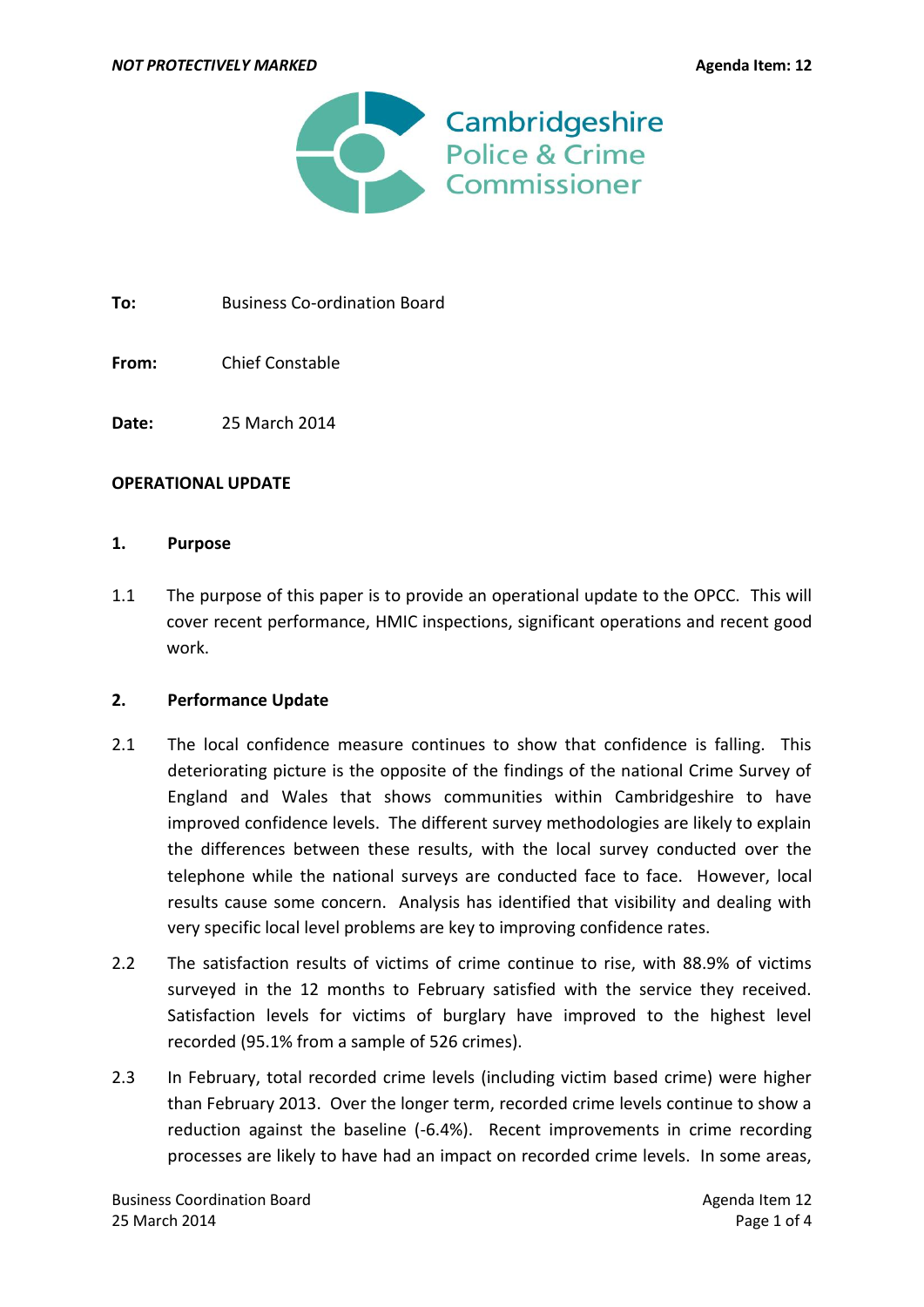(for example Sex offences) there has been a much higher increase in reporting. This is in part due to increased awareness and confidence to report such offences in the light of recent media attention.

2.4 The increased level of dwelling burglary in the final part of 2013 has now reduced, with fewer offences recorded in February than the previous year (204 compared to 214).

# **3. HMIC Inspections**

- 3.1 No HMIC reports have been published in the last month but it is anticipated that the Domestic Abuse inspection report will be published on Tuesday 25<sup>th</sup> March. In addition, it is expected that the Child Sexual Exploitation report will be finalised within the next month.
- 3.2 Planning has already commenced for the 'Valuing the Police 4' inspection, which is due on the  $10^{\text{th}}$  and  $11^{\text{th}}$  April. This is the annual round of national inspections that assess the police response to the spending review.
- 3.3 This year's inspection will consider our planning and preparations to ensure we remain efficient and effective through 2015/16 and beyond. It will include a focus on service delivery and an assessment of our management and approach to future risk.

## **4. Significant Operations**

- 4.1 The constabulary is currently planning for Stage 3 of this year's Tour de France, which visits Cambridge on the  $7<sup>th</sup>$  July. The race will take place on closed roads to ensure the safety of the participants. Local authorities have agreed with the race organisers that a series of road closures will be required from the morning of July 7<sup>th</sup> and are likely to remain in place for most of the day, while crowd and traffic management provisions are undertaken.
- 4.2 The English Defence League (EDL) has indicated an intention to hold a protest in Peterborough on Saturday  $29<sup>th</sup>$  March. Planning is currently ongoing for this event to ensure that the Constabulary maintains public order and the impact on the local community is minimised.
- 4.3 Operation Erle is the joint ongoing investigation into Child Sexual Exploitation (CSE) using resources from Cambridgeshire Constabulary, Social Services, Health and Education. The enquiry is focussed within the Peterborough area. Under the banner of this operation are a number of other CSE operations which all remain in progress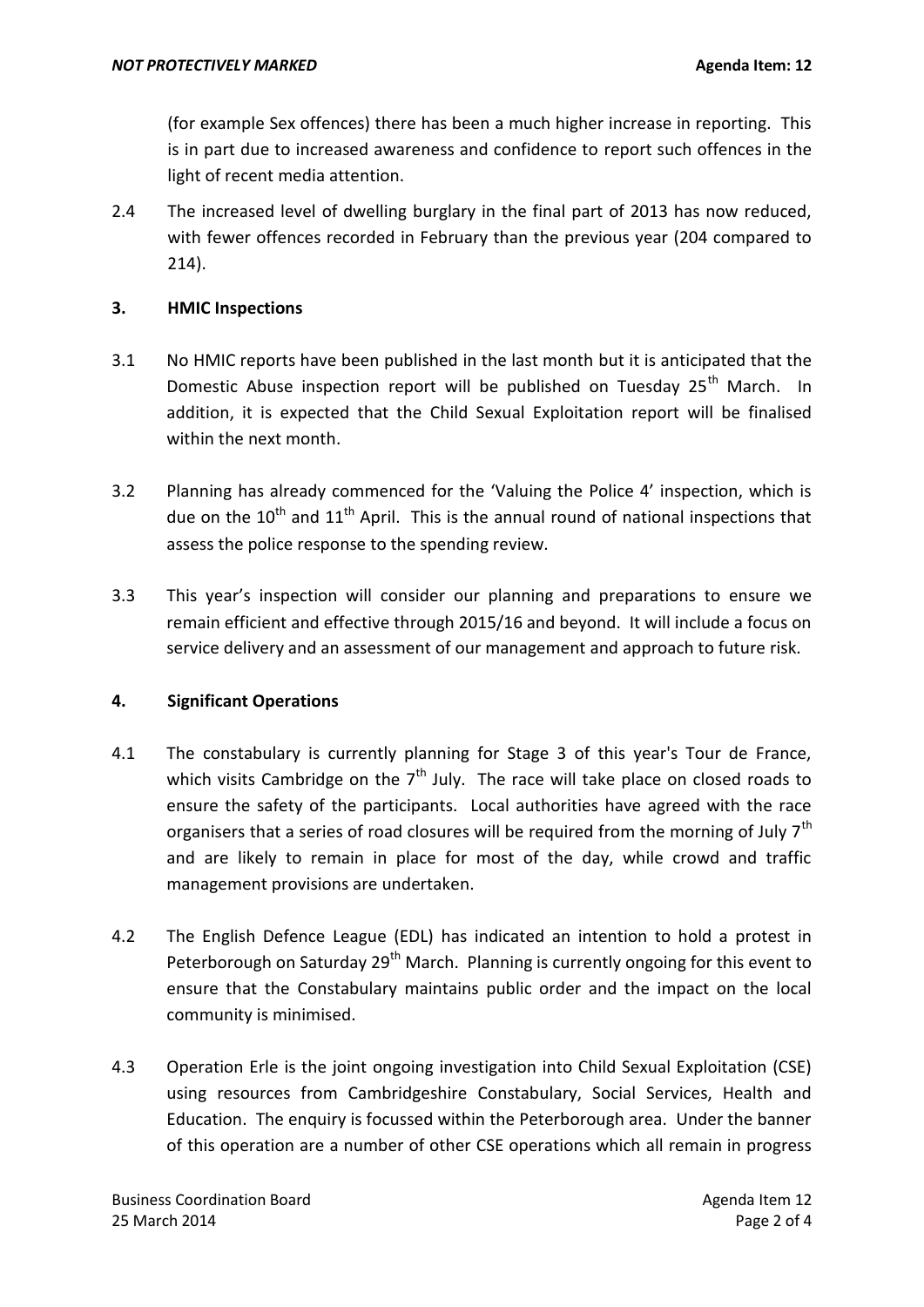at this time. It is likely that one of these operations will go to trial towards the end of March, while others remain CPS decision.

4.4 Operation Endeavour is the continued investigation into human exploitation within Fenland. Further investigation is ongoing following the previous day of action and arrests made in October 2013.

## **5. Good Work**

- 5.1 A Judge has praised officers for their work following the sentencing of a triple murderer to a whole life sentence. Mr Justice Spencer paid tribute to the Bedfordshire, Cambridgeshire and Hertfordshire Major Crime Unit and officers from West Mercia after telling Joanne Dennehy she would never be released from prison. He said: "I have been impressed by the investigation team and the evidence prepared for the trial. These were difficult matters to investigate."
- 5.2 Dennehy, was sentenced at the Old Bailey for the murders of three men, and the attempted murders of two others, in a two-week period at the end of March, last year. Her accomplice Gary Stretch was jailed for life, with a minimum of 19 years, while two other men, Leslie Layton and Robert Moore, were jailed for 14 and three years respectively for their roles.
- 5.3 Officers from the Roads Policing Unit have been praised by a Judge for their investigation which secured the conviction of a drink driver who killed a 19-year-old student. While over the legal drink-drive limit, Michael Crane drove at 70mph in a 30mph zone in a car he stole from his mother. He hit and killed Hye Jun Lee, in King's Hedges Road on May 3 last year. He was sentenced to 12 years.
- 5.4 Crane was sentenced to 10 years for causing death by dangerous driving with a further two years added as he was described as 'posing a serious risk of harm to the public.' He was also disqualified from driving for 12 years. Judge Jonathan Haworth said it was "one of the worst, if not the very worst case of this kind to appear before me."
- 5.5 A senior officer gave evidence on  $25<sup>th</sup>$  February at Parliament to help inform the drafting of a slavery bill. Chief Inspector Mike Winters explained how the Force has tackled exploitation in Fenland to the joint (House of Lords and House of Commons) Committee on the draft Modern Day Slavery Bill. The committee is hearing oral evidence from people and organisations across the country with links to human exploitation.